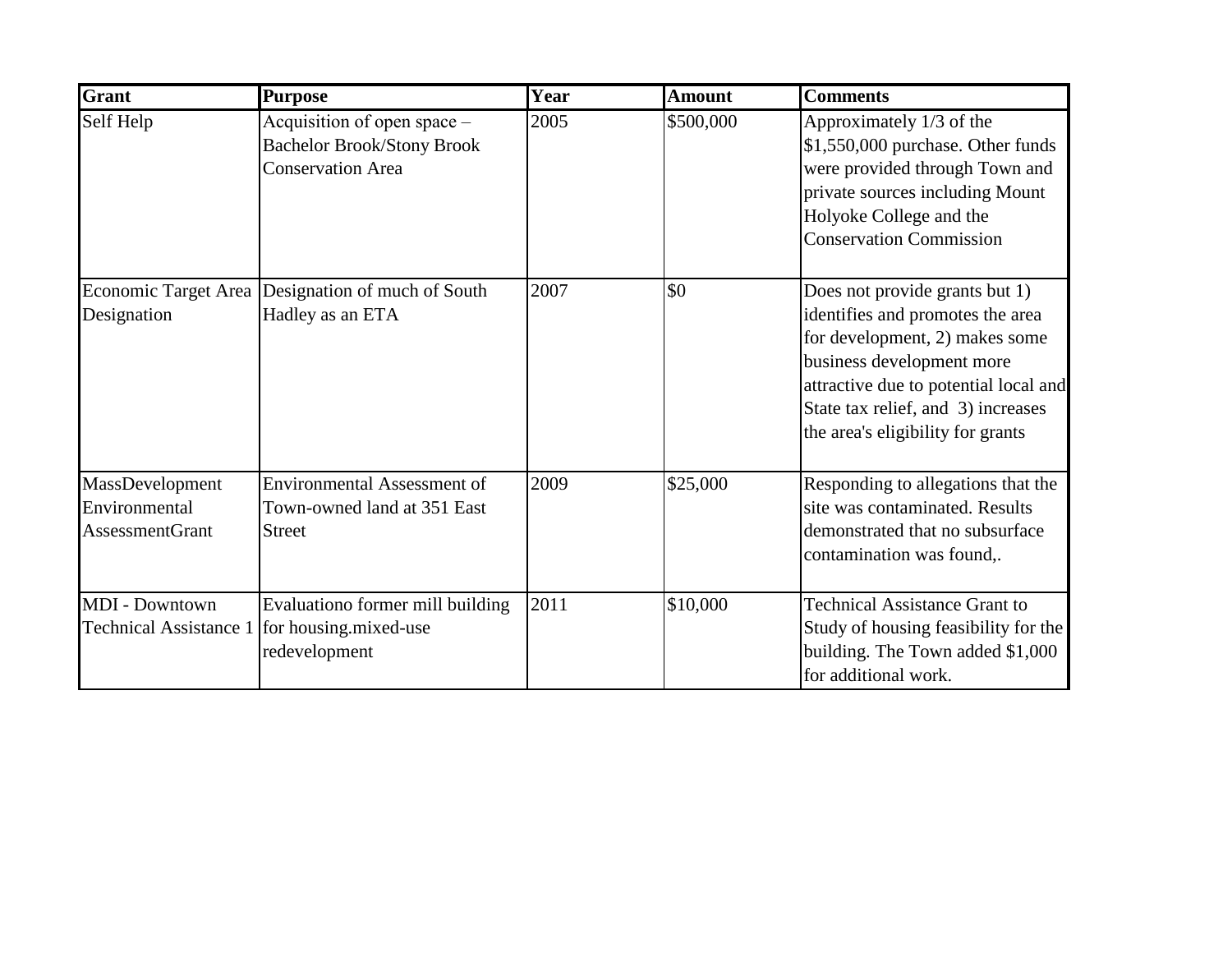| <b>Grant</b>                                       | <b>Purpose</b>                                                                                                                                                                                                                                                                             | Year | <b>Amount</b> | <b>Comments</b>                                                                                                                                                                    |
|----------------------------------------------------|--------------------------------------------------------------------------------------------------------------------------------------------------------------------------------------------------------------------------------------------------------------------------------------------|------|---------------|------------------------------------------------------------------------------------------------------------------------------------------------------------------------------------|
| <b>PVPC - DLTA 1</b>                               | Detailed identification and<br>assessment of the town's Priority<br>Development Areas (PDAs) and<br>Priority Preservation Areas (PPAs)<br>in terms of identifying specific<br>areas in town appropriate for multi-<br>family, and in particular high-<br>density residential, development. | 2013 | \$7,000       | Resulted in subsequent DLTA<br>projects creating the Falls Smart<br>Growth District and subsequently,<br>the Newton Street Smart Growth<br><b>Districts</b>                        |
| <b>PVPC - DLTA 2</b>                               | <b>Creation of the Falls Smart</b><br><b>Growth District</b>                                                                                                                                                                                                                               | 2014 | \$8,000       | Focused on possibility of a 40R<br>district and a compact<br>neighborhood district. Led to<br>creation of the Falls Smart Growth<br>District.                                      |
| <b>PVPC - DLTA 3</b>                               | <b>Inclusionary Zoning</b>                                                                                                                                                                                                                                                                 | 2014 | \$4,000       | Examined/evaluated how to<br>incorporate inclusionary housing<br>into the Zoning Bylaw. Amount<br>shown is half of the assistance<br>since the project was shared with<br>Amherst. |
| <b>PVPC - DLTA 4</b>                               | <b>Affordable Housing Study</b><br>supplement                                                                                                                                                                                                                                              | 2015 | \$8,000       | Examined feasibility of a second<br>40R district. Led to creation of the<br><b>Newotn Street Smart Growth</b><br>District                                                          |
| <b>Health Impact</b><br>Assessment - Mini<br>Grant | Health Impact Assessment of<br><b>Town Development Regulations</b>                                                                                                                                                                                                                         | 2016 | \$12,500      |                                                                                                                                                                                    |
| <b>PATH</b>                                        | Housing Production Plan                                                                                                                                                                                                                                                                    | 2016 | \$15,000      | Development of current Housing<br><b>Production Plan</b>                                                                                                                           |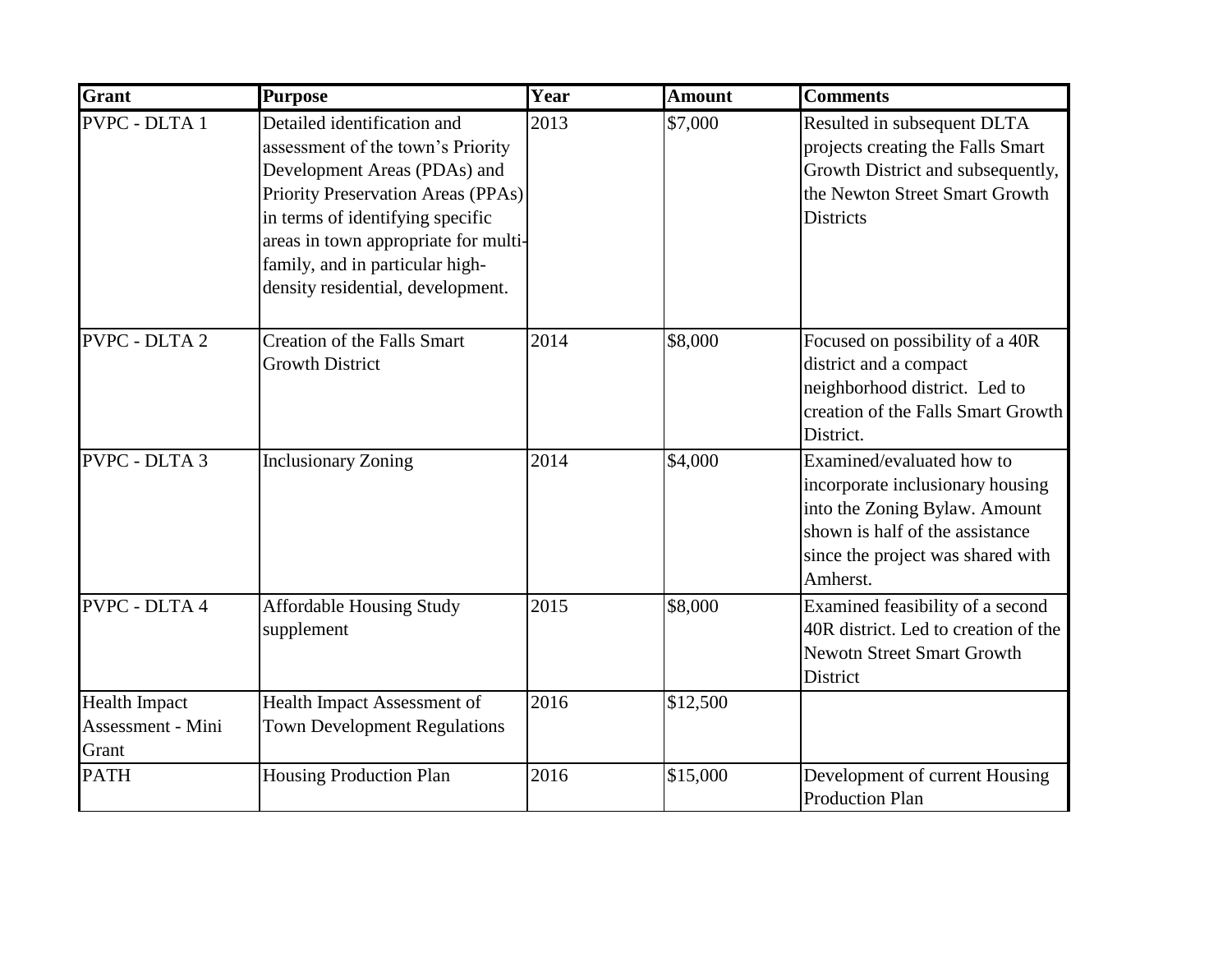| Grant                                           | <b>Purpose</b>                                                                                          | Year | <b>Amount</b> | <b>Comments</b>                                                                                                                                        |
|-------------------------------------------------|---------------------------------------------------------------------------------------------------------|------|---------------|--------------------------------------------------------------------------------------------------------------------------------------------------------|
| <b>Smart Growth</b><br><b>Incentive Grant 1</b> | <b>Creation of South Hadley Falls</b><br><b>Smart Growth District</b>                                   | 2016 | \$350,000     | Reward for creation of district.<br>Funds are unrestricted but have<br>been used to fund Redevelopment<br>Authority, engineering for other<br>projects |
| Complete Streets 1                              | <b>Prioritization Plan</b>                                                                              | 2017 | \$31,032      | Develop Prioritization Plan as<br>prerequisite for implementation<br>funding                                                                           |
| Chapter 43D<br>Designation                      | Designation of Industrial area<br>along Gaylord Street as a 43D<br><b>Priority Development District</b> | 2017 | \$0           | Does not provide grants but 1)<br>identifies and promotes the area<br>for development and 2) increases<br>the area's eligibility for grants            |
| Land & Water<br><b>Conservation Fund</b>        | Trails, etc. in Bachelor<br><b>Brook/Conservation Area</b>                                              | 2018 | \$110,000     | Did not use all of grant funds as<br>project was reshaped due to<br>NHESP objections to a proposed<br>pedestrian bridge over Bachelor<br><b>Brook</b>  |
| <b>EEEOA Planning</b><br>Grant                  | 202/33 Corridor Study                                                                                   | 2018 | \$33,500      | To assess how to best manage<br>development of the most heavily<br>traveled corridor in town.                                                          |
| <b>PVPC - DLTA 5</b>                            | Community Engagement on<br><b>Affordable Housing</b>                                                    | 2018 | \$8,000       | Public forums and quesionnairs<br>regarding the issue of affordable<br>housing. The amount shown is the<br>estimated budget for the project.           |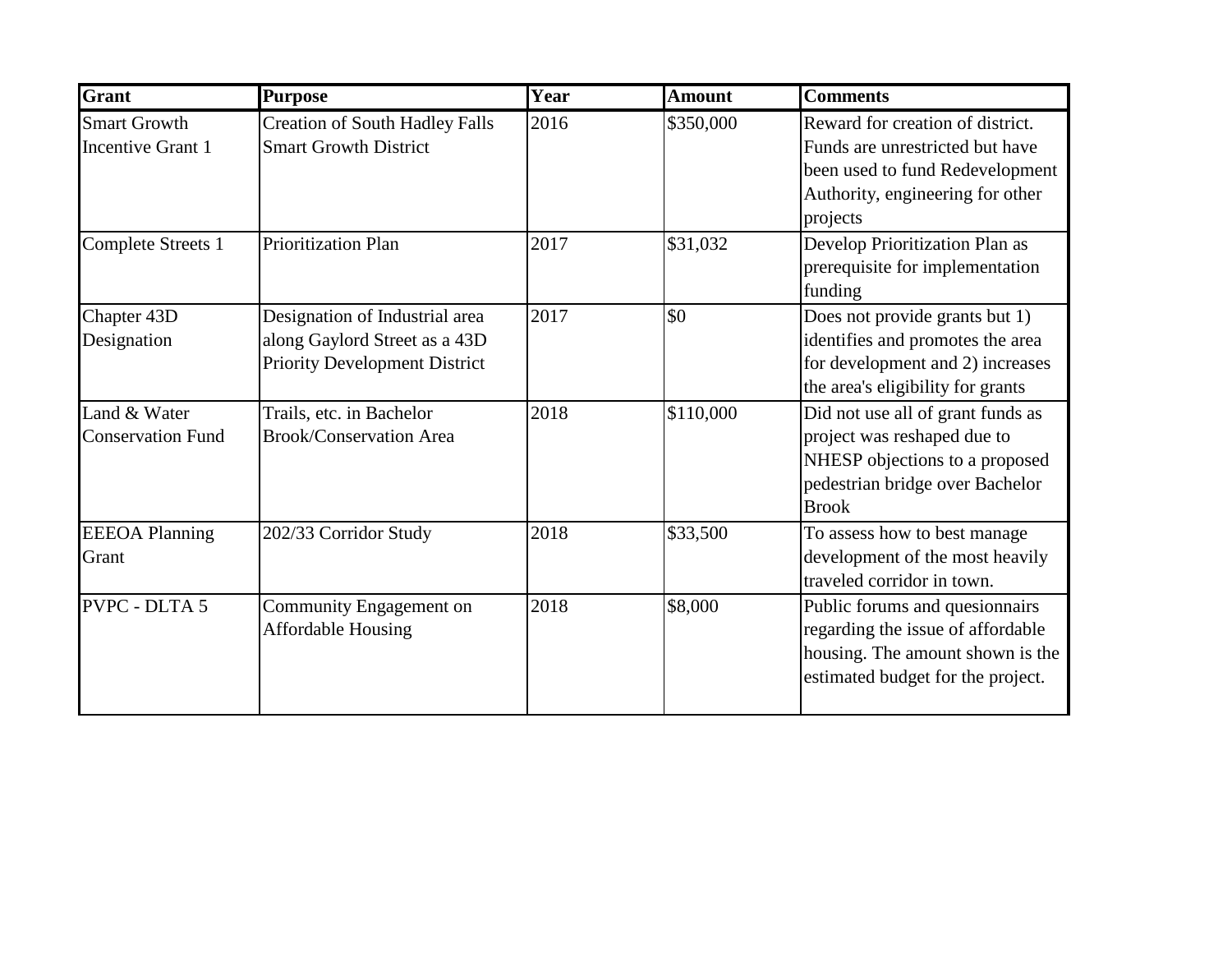| Grant                                           | <b>Purpose</b>                                                                                        | Year | <b>Amount</b> | <b>Comments</b>                                                                                                                                                                                                                      |
|-------------------------------------------------|-------------------------------------------------------------------------------------------------------|------|---------------|--------------------------------------------------------------------------------------------------------------------------------------------------------------------------------------------------------------------------------------|
| <b>Opportunity Zone</b>                         | Designation of the Census Tract<br>encompassing the Falls area as a<br><b>Federal Opporunity Zone</b> | 2018 | \$0           | Does not provide grants but 1)<br>identifies and promotes the area<br>for development, 2) makes some<br>business development more<br>attractive through Federal Tax<br>relief, and 3) increases the area's<br>eligibility for grants |
| MassWorks 1                                     | Improvements to Gaylord and<br><b>Lamb Streets and Main Street</b><br>parking lot                     | 2018 | \$1,025,000   | Waterline, roadway, sidewalk, and<br>parking lot upgrades                                                                                                                                                                            |
| <b>Recreation Trails I</b>                      | River to Range Trail - design,<br>permitting, construction                                            | 2018 | \$49,854      | Phase 1 of the River to Range<br>Trail - Accessible Trail                                                                                                                                                                            |
| <b>Smart Growth</b><br><b>Incentive Grant 2</b> | <b>Creation of Newton Street Smart</b><br><b>Growth District</b>                                      | 2019 | \$350,000     | Reward for creation of district.<br>Funds are restricted to being used<br>for Capital Projects. Funds have<br>been used for engineering for<br>second MassWorks project and a<br>trails project                                      |
| <b>MVP Planning Grant</b>                       | <b>MVP</b> Plan                                                                                       | 2019 | \$25,000      | Planning for climate change                                                                                                                                                                                                          |
| <b>Recreation Trails II</b>                     | <b>Bachelor-Stony Brook</b><br><b>Conservation Area Trail</b><br>Improvements                         | 2019 | \$42,042      | Phase 2 of the Rivert to Range<br>Trail                                                                                                                                                                                              |
| MassWildlife<br><b>Technical Assistance</b>     | Habitat Managmenet Plan for<br>former Toth Property                                                   | 2019 | \$5,000       | Techncial assistance grant award                                                                                                                                                                                                     |
| <b>CARES Act 2020</b>                           | Cover unbudgeted/ unanticipated<br>COVID-19 expenses                                                  | 2020 | \$681,413     |                                                                                                                                                                                                                                      |
| <b>Complete Streets 2</b>                       | Improvements to Lamb Street and<br><b>Bridge Street</b>                                               | 2020 | \$385,001     | Construction of sidewalk, bike<br>lane, and pedestrian crossing and<br>signal improvements.                                                                                                                                          |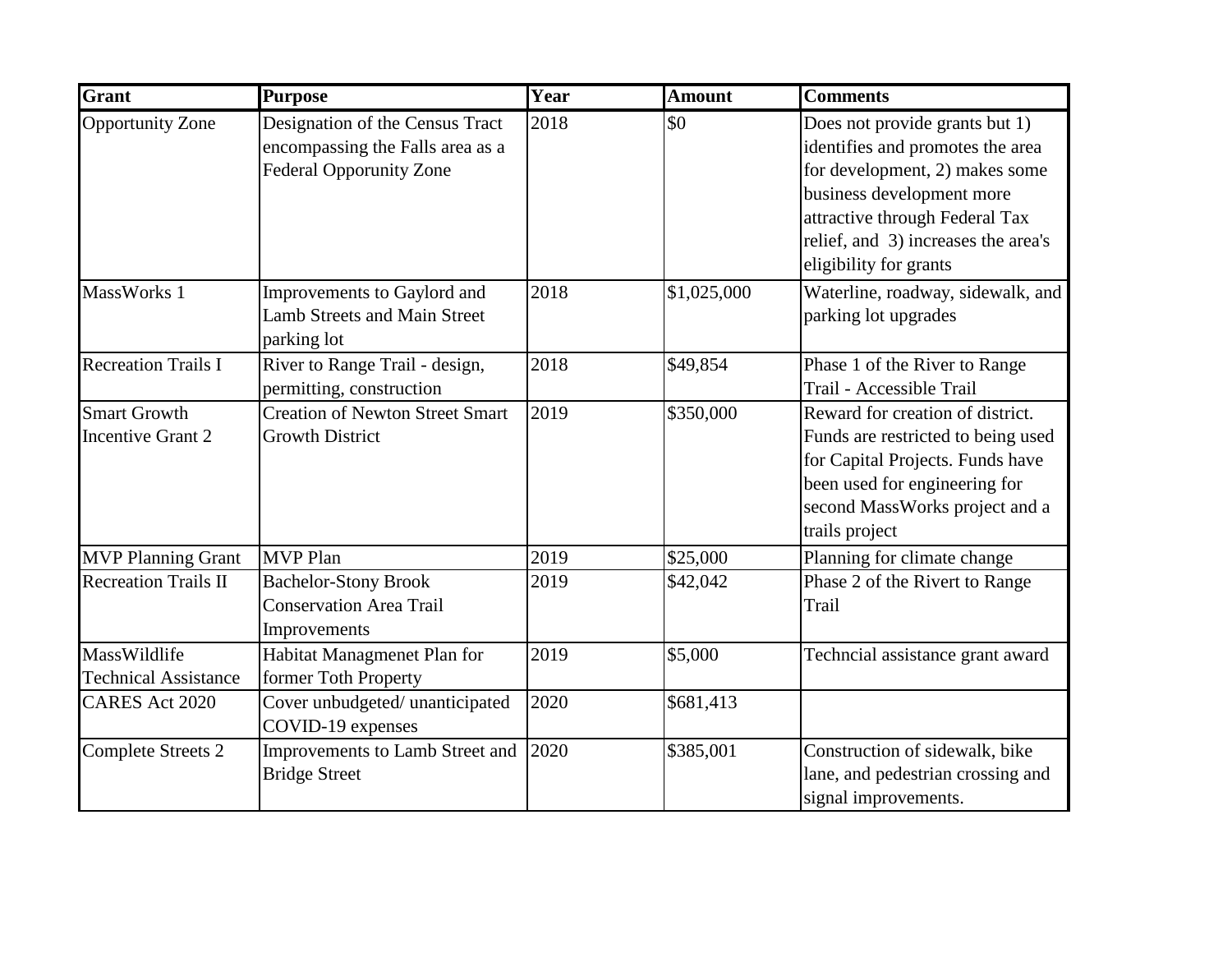| Grant                                                  | <b>Purpose</b>                                                                                                                | Year                       | <b>Amount</b> | <b>Comments</b>                                                                                                            |
|--------------------------------------------------------|-------------------------------------------------------------------------------------------------------------------------------|----------------------------|---------------|----------------------------------------------------------------------------------------------------------------------------|
| MassWorks 2                                            | Improvements to Lyman Street,<br>Dayton Street, Fulton Street, and<br>Newton Street to support<br>development of the district | 2020                       | \$2,700,000   | Leveraging over \$30 million in<br>private investment in the form of<br>housing, retail, and office<br>development         |
| Mass Office of<br>Disabilities ADA<br>Grant            | <b>Senior Center Fitness Trail</b>                                                                                            | 2020                       | \$125,909     | <b>Construction of Fitness Trail</b><br>around Woodlawn Park and Senior<br>Center - under design                           |
| <b>MVP</b> Action Grant                                | Town-wide road-stream crossings<br>assessment; tree planting program;<br>Stormwater Bylaw update                              | 2020                       | \$105,000     | Anticipated to lead to grant efforts<br>to fund stream crossing<br>improvements - replaced culverts,<br>bridge, etc.       |
| <b>MDI</b> - Downtown<br><b>Technical Assistance 2</b> | SHELD property mixed use<br>development assessment and<br>conceptual design                                                   | 2020                       | \$25,000      | Grant award through technical<br>assistance for architecture and<br>planning firm (Harriman<br>Associates) assigned by MDI |
| <b>Mass LRRP Grant</b>                                 | <b>COVID Impact Assessment and</b><br>Recovery Planning for targeted<br>commercial area                                       | 2021                       | \$25,000      | Technical assistance grant award<br>to assist in business<br>expansion/restoration - focused on<br>the Commons area        |
| PVPC - DLTA 6                                          | <b>Water Supply Protection</b><br>District/Mount Holyoke Range                                                                | 2021                       | \$15,000      | A resource protection based<br>strategy for protection of the<br>Mount Holyoke Range with a<br>focus on the WSPD.          |
| <b>MDAR APR#1</b>                                      | <b>Agricultural Preservation</b><br>Restriction on 160 acres of<br>farmland                                                   | $2021 -$<br><b>PENDING</b> | \$1,710,000   | APR pending - Not public;<br>Funding shown is the amount<br>going to the owner to preserve 160<br>acres.                   |
| <b>TOTAL FUNDS</b><br><b>AWARDED</b>                   |                                                                                                                               |                            | \$8,391,251   |                                                                                                                            |